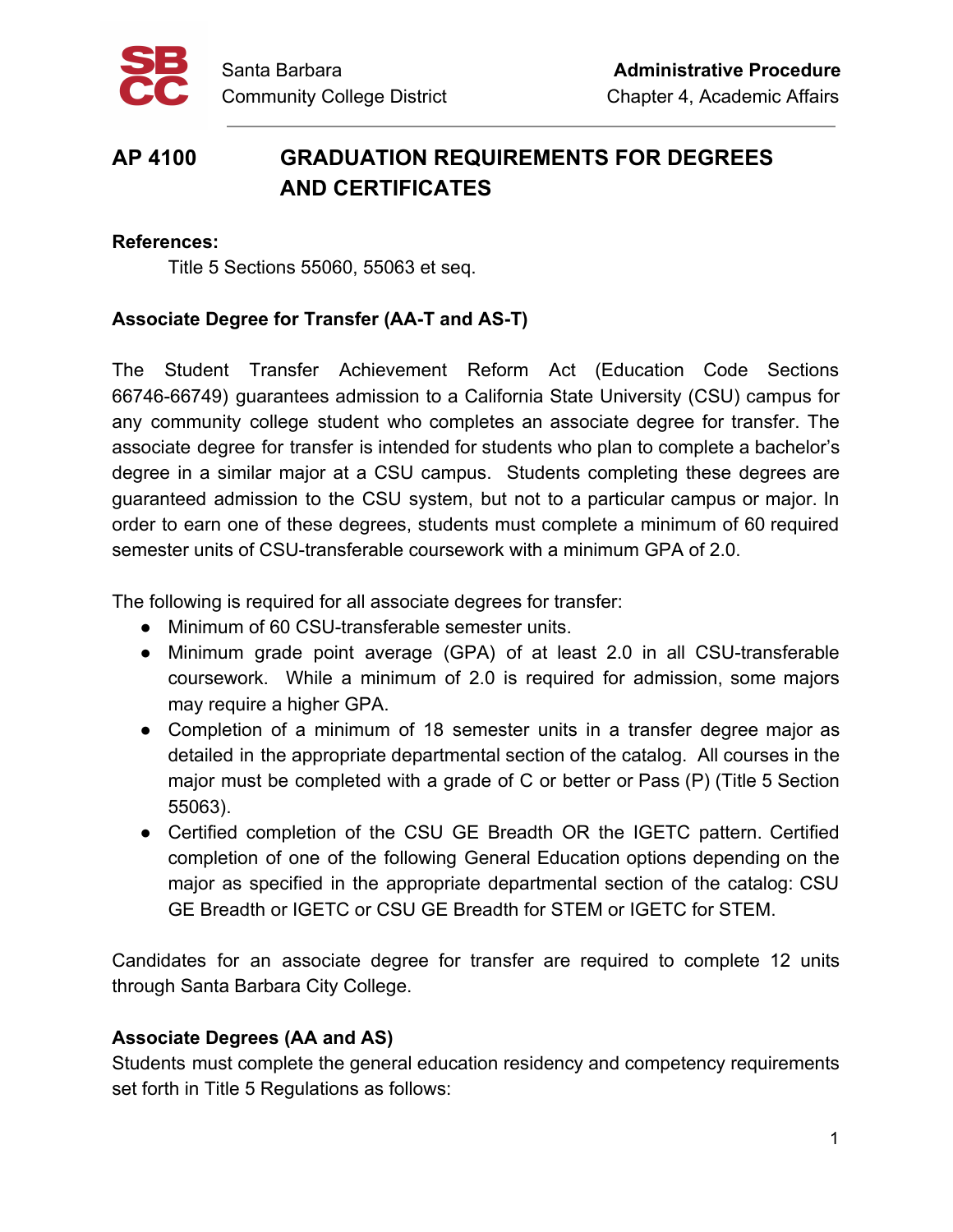

- A minimum of 18 semester units in the major. A minimum grade of C or P (pass) is required in each course required for the major.
- 18 General Education units. A minimum grade of D- or P (pass) is required in each course required for Areas A, B, C, and D2. ENG 110 or 110H with a C or better or P (pass) is required to satisfy D1
- 60 degree-applicable units.
- Candidates for an associate degree are required to complete a minimum of 12 units through Santa Barbara City College. (Title 5 Section 55063).
- A minimum GPA of 2.00 in all college units attempted.
- A minimum GPA of 2.00 in all units attempted at Santa Barbara City College.
- Math 107.\*

The District grants associate degrees to students who have completed the District requirements for graduation.

- Information competency, as stated in the current college catalog.
- Three of the four following institutional graduation requirements:
	- American Institutions Requirement (A.I.R.),
	- Physical Education,\*\*
	- Oral Communication,
	- Multicultural.
- Candidates for an associate degree are required to complete at least 20% of the department requirements for the major through at Santa Barbara City College. Changes to the 20% may be made at the discretion of the department offering the associate degree in consultation with the Curriculum Advisory Committee. A program modification reflecting the change in the department residency requirement must be submitted to the Curriculum Advisory Committee for review and approval.

\*A student may complete the math competency requirement by completing one of the following courses with a grade of "C" or better (or Passing for P/NP Courses): MATH 107, 108, 110C, 114, 117, 130, 130C, 131, 137, 137C, 138, 138C, 150, 150C, 160, 160C,180, 200, 210, 220; PSY 150; SOC 125; SS 110C or by validation through the Transcript Evaluation Office to determine competency at or above Math 107.

\*\*Completion of two semesters of physical education activities courses, or completion of one activity course and Health Education 101, 102, or HE 213. Exemptions will be granted on an individual basis by petition to the Scholastic Standards Committee.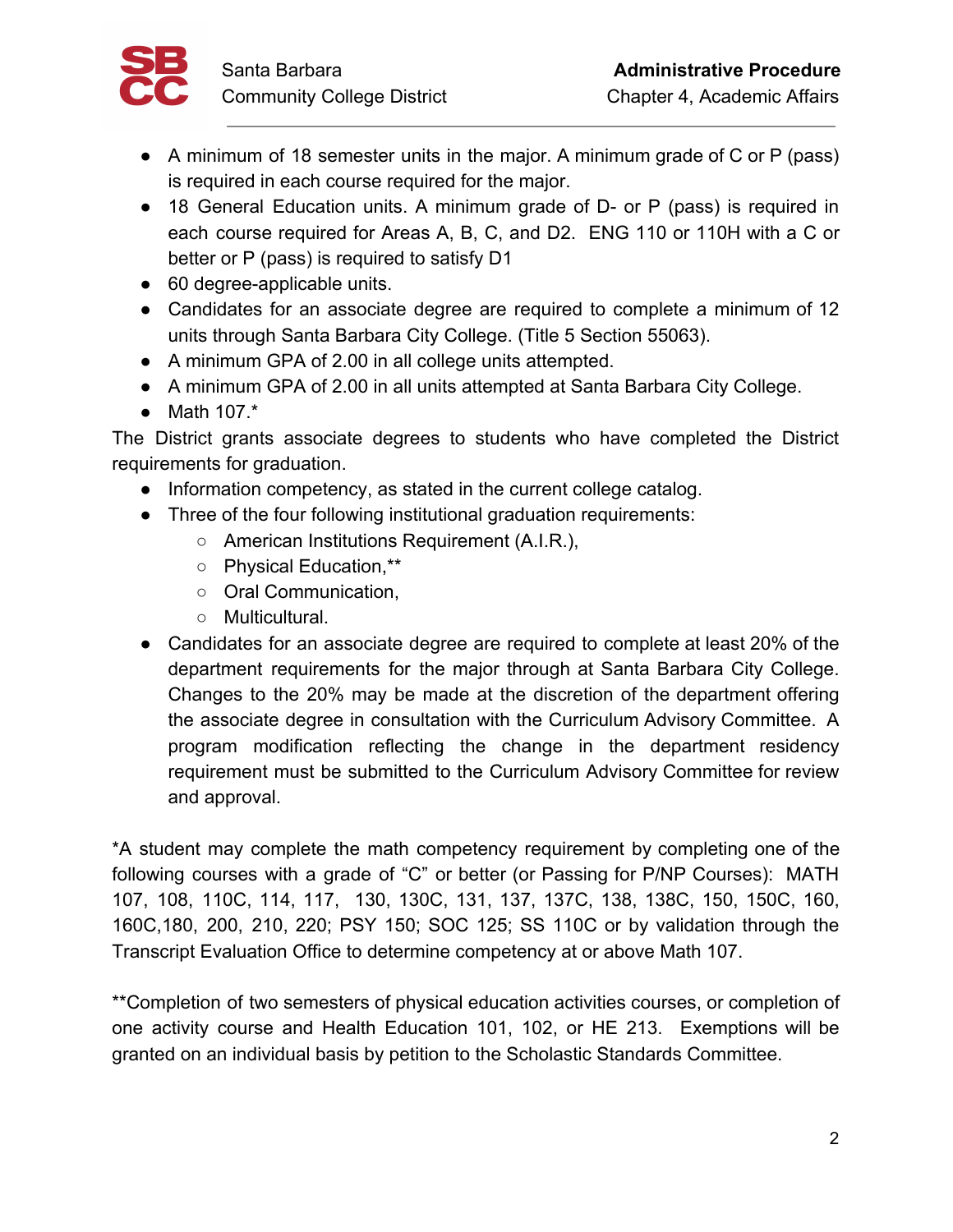

For Associate degrees with the goal of transfer, students have the option to complete either the Intersegmental General Education Transfer Curriculum (IGETC) or the California State University (CSU) General Education Breadth pattern in lieu of the 18 general education units, the institutional graduation requirements, and information competency.

## **Multiple Degrees/Multiple Majors**

A student may earn multiple associate degrees and/or certificates of achievement for which all local and state requirements have been met. All majors in which degree requirements have been met will be noted on both the student's transcript and the diploma.

## **Certificates of Achievement**

The award of a certificate of achievement is intended to represent more than an accumulation of units. Listing of the certificate of achievement on a student transcript symbolizes successful completion of patterns of learning experiences designed to develop certain capabilities that may be oriented to career or general education. The following is required for all certificates of achievement:

- A minimum of 12 semester units of degree-applicable credit coursework in a specified field of study.
- A cumulative grade point average (GPA) of 2.0 or better in all department requirements. Some certificate programs require a "C" or better in every course.
- Candidates for a certificate of achievement are required to complete at least 20% of the department requirements at Santa Barbara City College. Some certificates may require a higher percentage of requirements completed in residence at Santa Barbara City College.

Certificates of Achievement differ from Associate Degrees in that they do not require completion of SBCC Graduation Requirements for the Associate Degree.

# **Residency Requirements: Taking Courses at Santa Barbara City College**

Candidates for an associate degree and/or a certificate of achievement are required to complete at least 20% of the department requirements for the major at Santa Barbara City College. In addition, at least 20% of the department requirements for the major must be completed at Santa Barbara City College for the associate degree. This is defined as the college's residency requirement.

Authority is delegated by the Superintendent/President to the Scholastic Standards Committee to make exceptions to the residency requirement in any instance in which